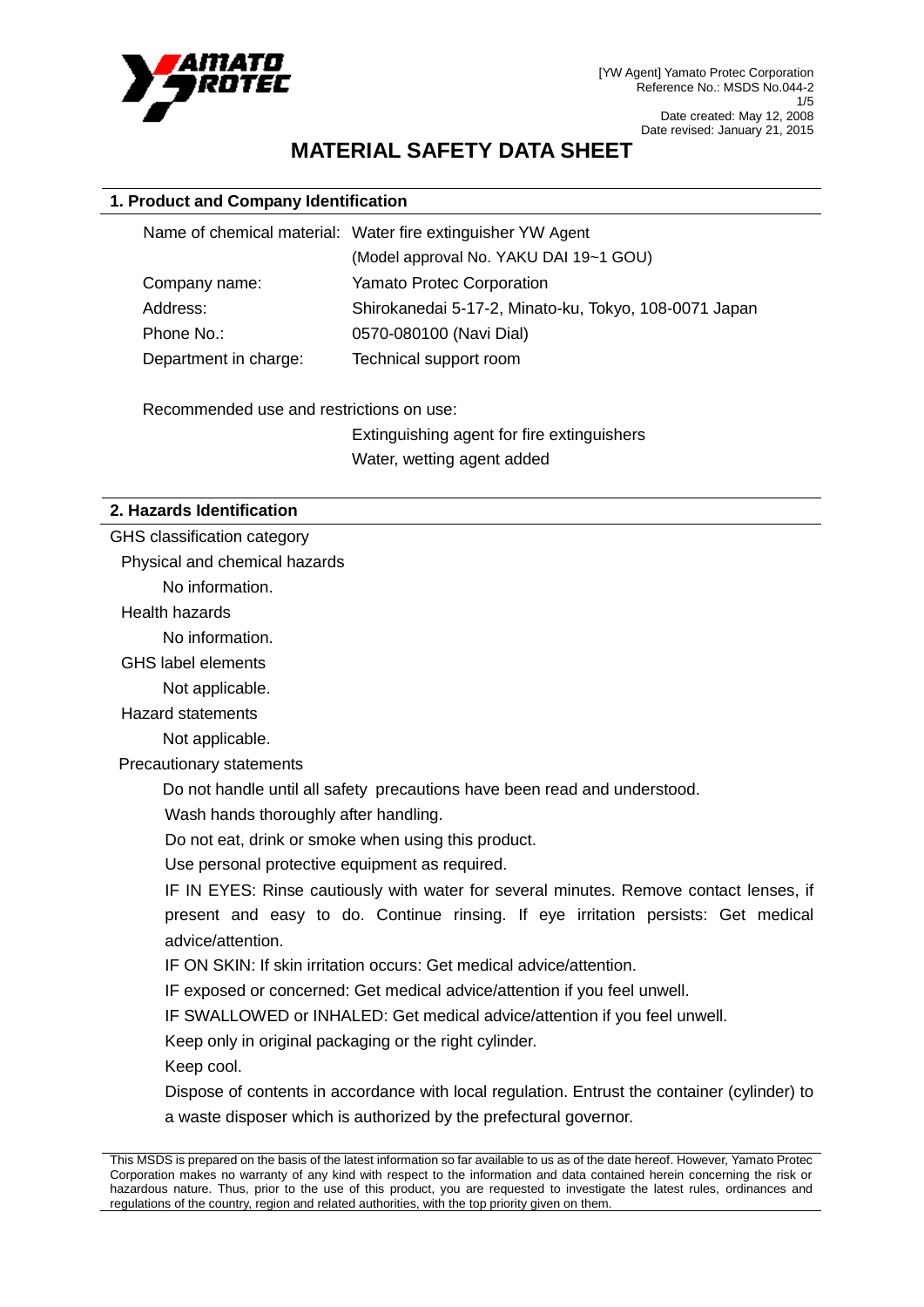

# **3. Composition, information on ingredients**

| Substance or mixture:       |                               | Mixture                  |              |
|-----------------------------|-------------------------------|--------------------------|--------------|
| CAS registry number<br>Name | Official gazette notification | Concentration            |              |
|                             |                               | reference number         | range        |
| Water                       | 7732-18-5                     | $\overline{\phantom{0}}$ | Trade secret |
| Glycol                      | Available                     | Available                | Trade secret |

### **4. First aid measures**

| Inhalation:   | Remove victim to fresh air and keep at rest in a position comfortable for        |
|---------------|----------------------------------------------------------------------------------|
|               | breathing.                                                                       |
| Skin contact: | Gently wash with plenty of water. If skin irritation or rash occurs, get medical |
|               | attention if necessary.                                                          |
| Eye exposure: | Immediately flush eyes with plenty of water for at least 15 minutes. Get         |
|               | medical attention if necessary.                                                  |
| Ingestion:    | Rinse mouth. Give plenty of water to drink and get medical advice. Never         |
|               | give anything by mouth to an unconscious person.                                 |

### **5. Fire fighting measures**

Suitable Extinguishing agent: No specific measures are required as the product itself is not flammable.

### **6. Accidental release measures**

Personal precautions, protective equipment and emergency measures:

Not applicable.

Environmental precautions:

Not applicable.

Methods and materials for containment and cleaning up:

Absorb the product with waste cloth. If huge amount is released accidentally, do not flush to sewer or rivers because there might be environmental impact. Collect into sealable containers and dispose of it as industrial waste.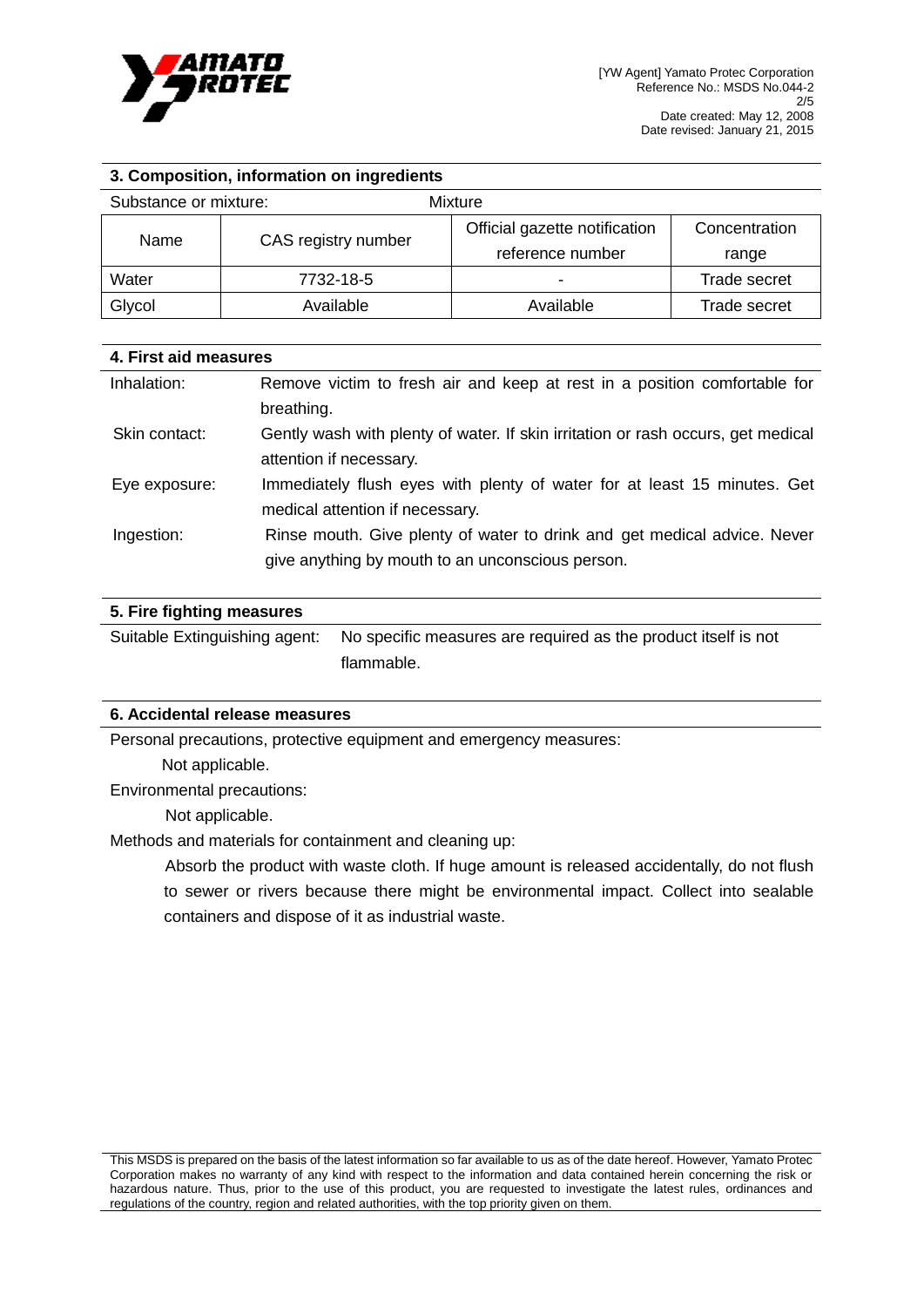

# **7. Handling and storage**

#### **Handling**

Follow instructions described in Section 8. Wear protective gears such as glasses and gloves if necessary.

Do not eat, drink or smoke when using this product.

Wash hands thoroughly after handling.

### Storage

Keep containers tightly sealed and store them at temperatures not exceeding 40°C nor below 0°C.

Keep only in the original container and the right cylinder. Do not transfer the liquid to open containers. Do not mix with water or other chemicals.

### **8. Exposure Controls and Personal Protection**

Control Parameters (occupational exposure limit values or biological limit values)

Not applicable.

Engineering controls

Not established.

Individual protection measures

| Respiratory protection | Wear appropriate respiratory protective gears. |
|------------------------|------------------------------------------------|
| Hand protection        | Wear appropriate protective gloves.            |
| Eye protection         | Wear an appropriate eye protector.             |

| 9. Physical/chemical properties |  |
|---------------------------------|--|
|---------------------------------|--|

| Appearance:            | Colorless transparent liquid |
|------------------------|------------------------------|
| Odor:                  | Odorless.                    |
| $pH$ :                 | $7.7(20^{\circ}C)$           |
| Initial boiling point: | No information.              |
| Flash point:           | Not flammable.               |
| Freezing point:        | $-0.3$ °C                    |
| Specific gravity:      | $1.0(20^{\circ}C)$           |
| Viscosity:             | No information.              |
| Solubility in water:   | Easily soluble               |

This MSDS is prepared on the basis of the latest information so far available to us as of the date hereof. However, Yamato Protec Corporation makes no warranty of any kind with respect to the information and data contained herein concerning the risk or hazardous nature. Thus, prior to the use of this product, you are requested to investigate the latest rules, ordinances and regulations of the country, region and related authorities, with the top priority given on them.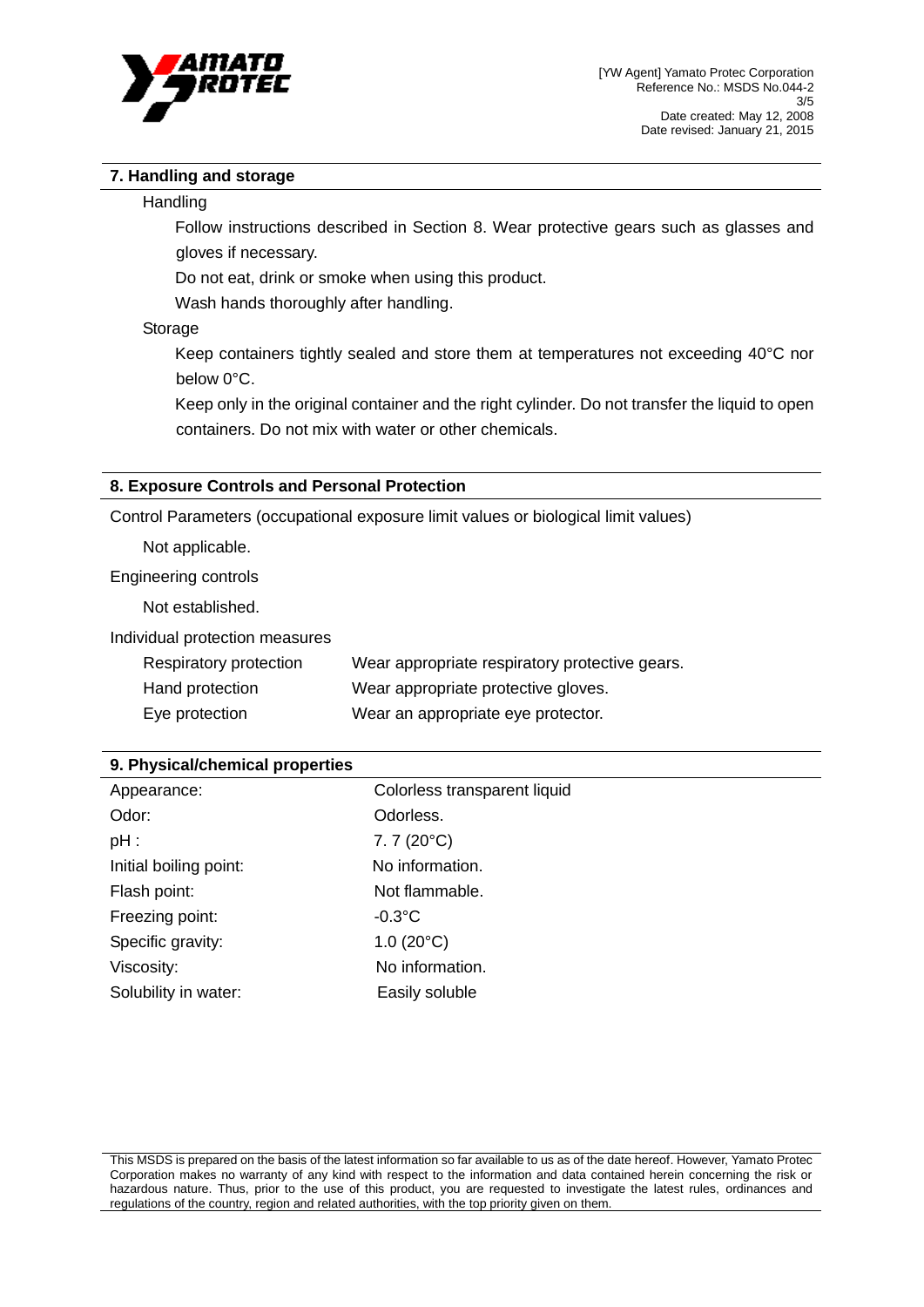

#### **10. Stability and reactivity**

Incompatible products: No information.

Stability: Stable under normal handling conditions. Possibility of hazardous reactions: No hazardous reactions under normal handling conditions.

### **11. Toxicological Information**

No acute toxicity or damage to particular organ or region is recorded.

| 12. Ecological information |                |
|----------------------------|----------------|
| Ecotoxicity:               | No information |
| Persistence/degradability: | No information |
| Bioaccumulation:           | No information |
| Mobility in soil:          | No information |

### **13. Disposal considerations**

Residual waste

Residual waste must be dealt with related laws and regulations and municipal requirements. Entrust the waste to an industrial waste disposer which is authorized by the prefectural governor or a municipal corporation.

Contaminated container and packing materials

The contaminated container and packing materials should be disposed appropriately in accordance with related laws and regulations and municipal requirements. When disposing of an empty container, remove its content cleanly.

## **14. Transport information**

The product is not regulated by the UN Recommendations of the Transport of Dangerous Goods.

#### **15. Applicable laws and regulations**

Fire Service Act, Japan: Not applicable as dangerous goods.

Industrial Safety and Health Act, Japan: Not applicable.

Poisonous and Deleterious Substances Control Act, Japan: Not applicable.

Law concerning Pollutant Release and Transfer Register (PRTR Law), Japan: Not applicable.

This MSDS is prepared on the basis of the latest information so far available to us as of the date hereof. However, Yamato Protec Corporation makes no warranty of any kind with respect to the information and data contained herein concerning the risk or hazardous nature. Thus, prior to the use of this product, you are requested to investigate the latest rules, ordinances and regulations of the country, region and related authorities, with the top priority given on them.